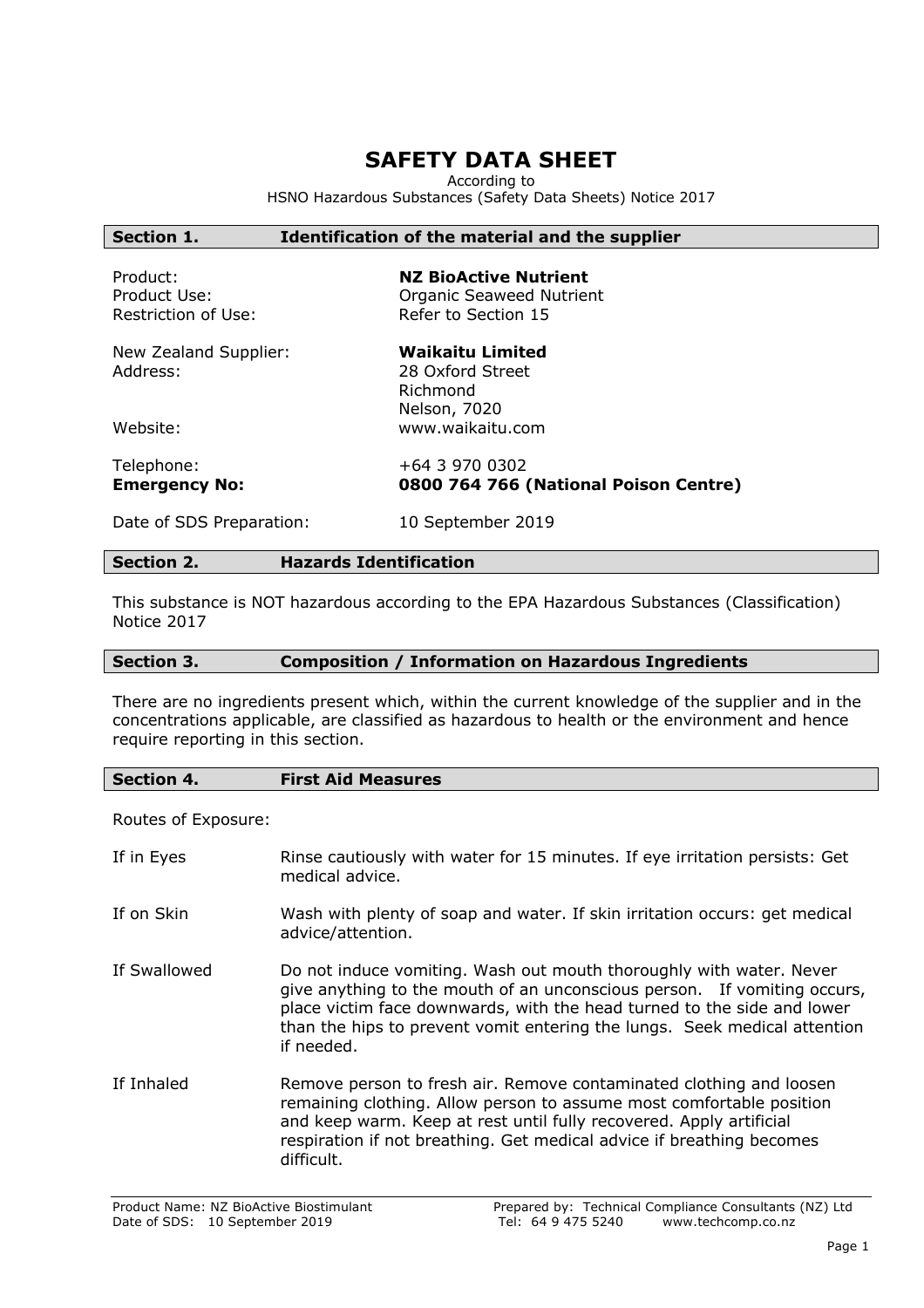# **Most important symptoms and effects, both acute and delayed**

Symptoms: None known.

**Section 5. Fire Fighting Measures**

| <b>Hazard Type</b>                                                           | Non Flammable                                                 |
|------------------------------------------------------------------------------|---------------------------------------------------------------|
| <b>Hazards from</b><br>combustion<br>products                                | Sulfur Oxides                                                 |
| <b>Suitable</b><br><b>Extinguishing</b><br>media                             | Use an extinguishing agent suitable for the surrounding fire. |
| <b>Precautions for</b><br>firefighters and<br>special protective<br>clothing | No special protection is required.                            |
| <b>HAZCHEM CODE</b>                                                          | <b>None Allocated</b>                                         |

#### **Section 6. Accidental Release Measures**

Wear protective gear as detailed in Section 8. Evacuate all unnecessary personnel.

Do not allow to enter drains and water courses.

Wash spillages into an effluent treatment plant or proceed as follows. Contain and collect spillage with non-combustible, absorbent material e.g. sand, earth, vermiculite or diatomaceous earth and place in container for disposal according to local regulations (see section 13).

## **Section 7. Handling and Storage**

#### **Precautions for Handling:**

- Put on appropriate personal protective equipment (see Section 8).
- Avoid contact with used product. Eating, drinking and smoking should be prohibited in areas where this material is handled, stored and processed.
- Workers should wash hands and face before eating, drinking and smoking.

## **Precautions for Storage:**

- Store in original container protected from direct sunlight in a dry, cool and wellventilated area, away from incompatible materials (see section 10) and food and drink.
- Keep container tightly closed and sealed until ready for use. Containers that have been opened must be carefully resealed and kept upright to prevent leakage.
- Do not store in unlabeled containers.
- Use appropriate containment to avoid environmental contamination.

| <b>Exposure Controls / Personal Protection</b><br><b>Section 8</b> |  |
|--------------------------------------------------------------------|--|
|--------------------------------------------------------------------|--|

## **WORKPLACE EXPOSURE STANDARDS (provided for guidance only)**

| <b>STEL</b>                |
|----------------------------|
| ppm $mg/m3$<br>ppm $mg/m3$ |
|                            |

No ingredients have exposure limits

Workplace Exposure Standard – Time Weighted Average (WES-TWA). The time-weighted average exposure standard designed to protect the worker from the effects of long-term exposure. Workplace Exposure Standard – Short-Term Exposure Limit (WESSTEL). The 15-minute average exposure standard. Applies to any 15- Minute period in the working day and is designed to protect the worker against adverse effects of irritation, chronic or irreversible tissue change, or narcosis that may increase the likelihood of accidents. The WES-STEL is not an alternative to the WES-TWA; both the short-term and time-weighted average exposures apply. Workplace Exposure Standards and Biological Exposure Indices NOV 2017 9TH EDITION.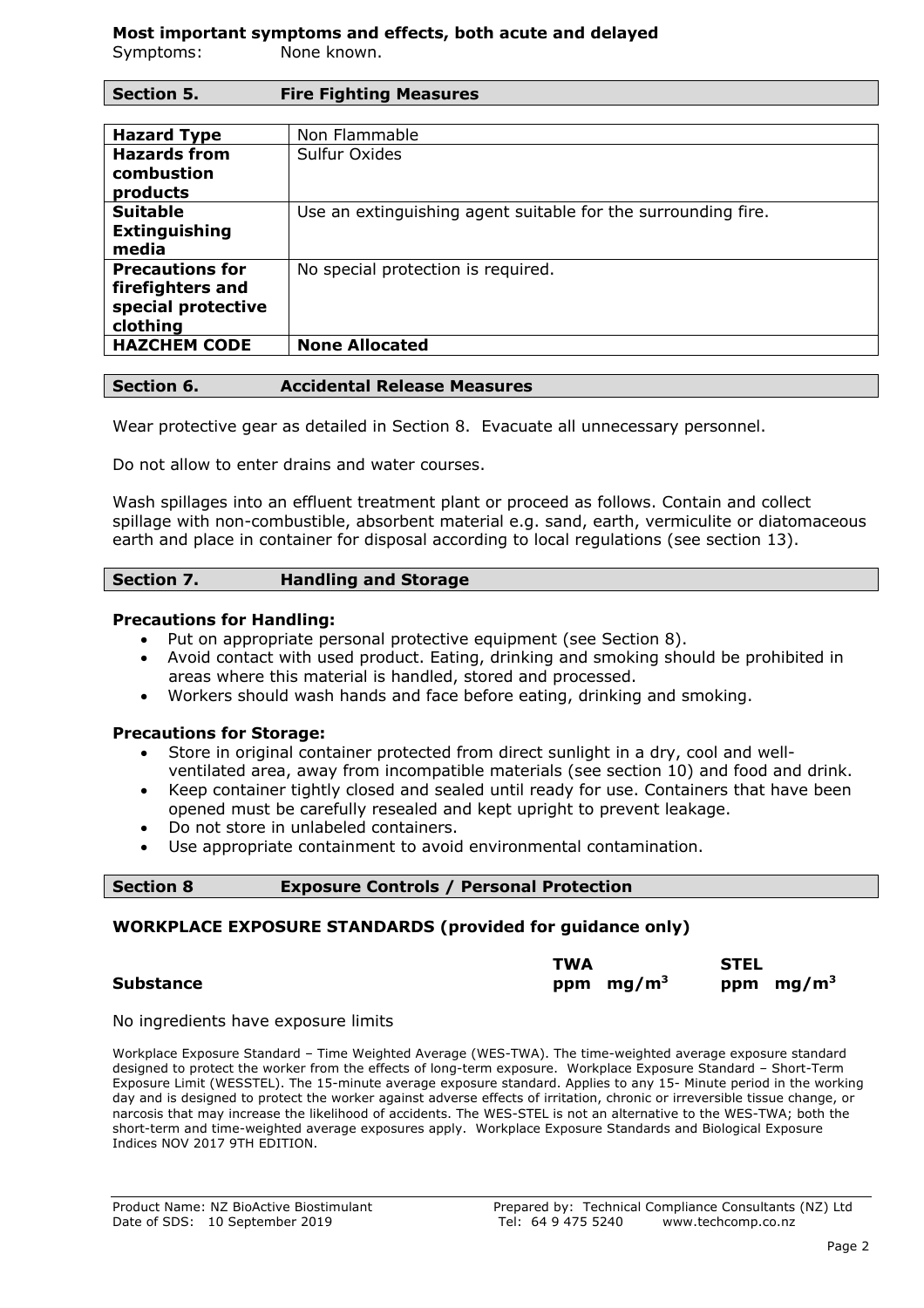## **Engineering Controls**

No special ventilation requirements. Good general ventilation should be sufficient to control worker exposure to airborne contaminants. Recommended monitoring procedures: Personal, workplace atmosphere or biological monitoring may be required to determine the effectiveness of the ventilation or other control measures and/or the necessity to use respiratory protective equipment. Environmental exposure controls: Emissions from ventilation or work process equipment should be checked to ensure they comply with the requirements of environmental protection legislation.

## **Personal Protection Equipment**

| <b>Eyes</b>        | Safety eyewear should be used when there is a likelihood of exposure. Not   |
|--------------------|-----------------------------------------------------------------------------|
|                    | required under normal conditions of use.                                    |
| <b>Hands</b>       | Use gloves appropriate for work or task being performed. Not required under |
|                    | normal conditions of use. Recommended: Disposable vinyl gloves.             |
| <b>Skin</b>        | No special protective clothing is required.                                 |
| <b>Respiratory</b> | Respirator selection must be based on known or anticipated exposure levels, |
|                    | the hazards of the product and the safe working limits of the selected      |
|                    | respirator. Not required under normal conditions of use.                    |
| <b>Hygiene</b>     | Wash hands, forearms and face thoroughly after handling chemical products,  |
|                    | before eating, smoking and using the lavatory and at the end of the working |
|                    | period.                                                                     |
|                    |                                                                             |

| <b>Appearance</b>               | 100% Liquid [Semi Opaque]        |
|---------------------------------|----------------------------------|
| <b>Colour</b>                   | Dark brown/Olive Tan             |
| <b>Odour</b>                    | Strong/Mild seaweed              |
| <b>Odour Threshold</b>          | Not available                    |
| рH                              | $2.5 - 3.5$                      |
| <b>Boiling Point</b>            | Not available                    |
| <b>Melting Point</b>            | Not available                    |
| <b>Freezing Point</b>           | Not available                    |
| <b>Flash Point</b>              | Not available                    |
| <b>Flammability</b>             | Not available                    |
| <b>Upper and Lower</b>          | Not available                    |
| <b>Explosive Limits</b>         |                                  |
| <b>Vapour Pressure</b>          | Not available                    |
| <b>Vapour Density</b>           | Not available                    |
| <b>Specific Gravity</b>         | $1.05 - 1.1$ @ 25 <sup>o</sup> C |
| <b>Water Solubility</b>         | <b>Completely Soluble</b>        |
| <b>Partition Coefficient:</b>   | Not available                    |
| <b>Auto-ignition</b>            | Not available                    |
| <b>Temperature</b>              |                                  |
| <b>Decomposition</b>            | Not available                    |
| <b>Temperature</b>              |                                  |
| <b>Kinematic Viscosity</b>      | Not available                    |
| <b>Particle Characteristics</b> | Not available                    |

## **Section 10. Stability and Reactivity**

| <b>Stability of Substance</b>                                                            | This product is stable under normal conditions. |
|------------------------------------------------------------------------------------------|-------------------------------------------------|
| <b>Possibility of hazardous</b><br>Under normal conditions of storage and use, hazardous |                                                 |
| reactions                                                                                | reactions will not occur.                       |
| <b>Conditions to Avoid</b>                                                               | None known.                                     |
| <b>Incompatible Materials</b>                                                            | Oxidizing materials and acids.                  |
| <b>Hazardous Decomposition</b>                                                           | Sulfur Oxides                                   |
| <b>Products</b>                                                                          |                                                 |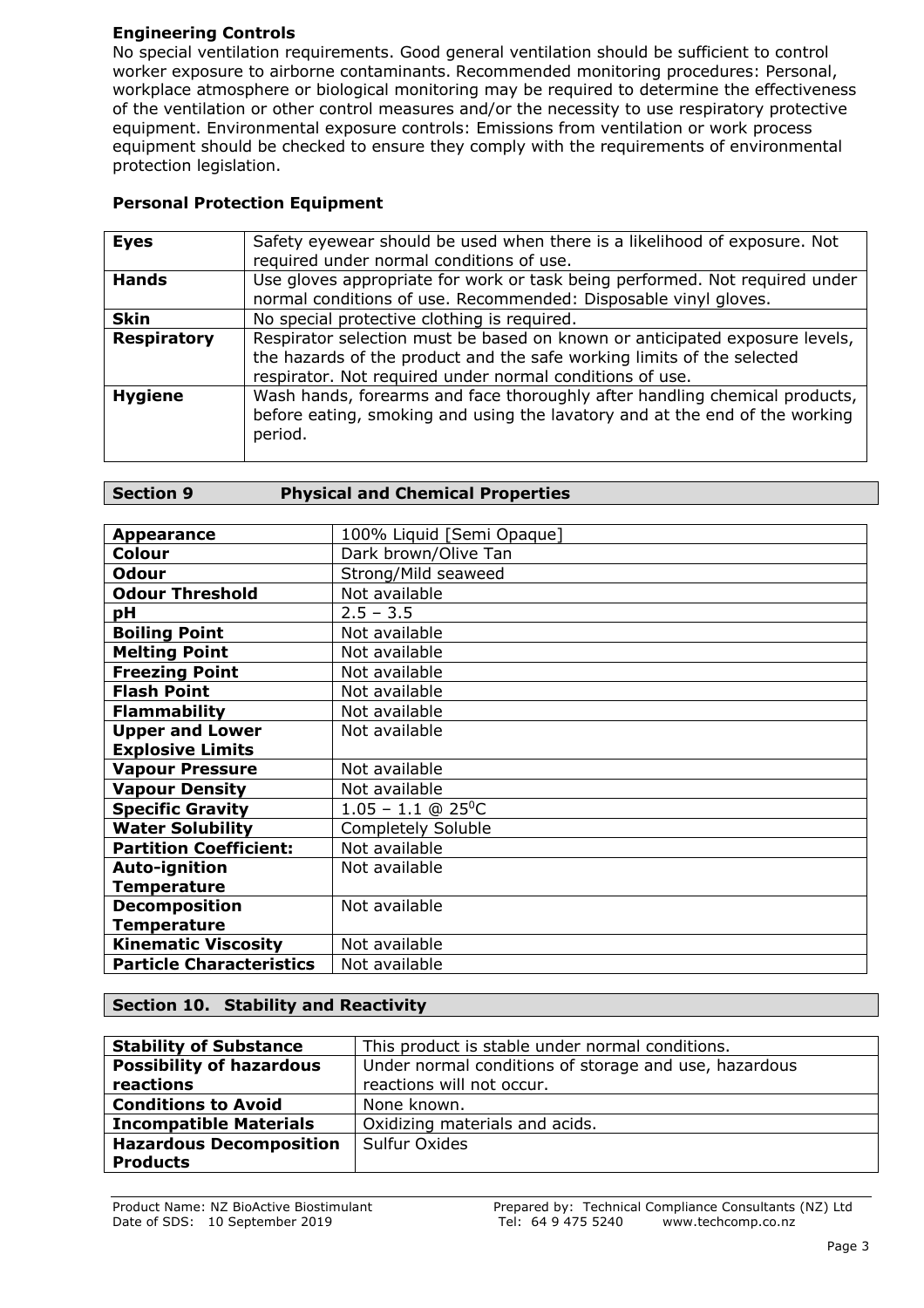## **Section 11 Toxicological Information**

## **Acute Effects:**

| <b>Swallowed</b>  | Not applicable. |
|-------------------|-----------------|
| <b>Dermal</b>     | Not applicable. |
| <b>Inhalation</b> | Not applicable. |
| Eye               | Not applicable. |
| <b>Skin</b>       | Not applicable. |

## **Chronic Effects:**

| Carcinogenicity     | Not applicable. |
|---------------------|-----------------|
| <b>Reproductive</b> | Not applicable. |
| <b>Toxicity</b>     |                 |
| <b>Germ Cell</b>    | Not applicable. |
| <b>Mutagenicity</b> |                 |
| <b>Aspiration</b>   | Not applicable. |
| STOT/SE             | Not applicable. |
| <b>STOT/RE</b>      | Not applicable. |

## **Section 12. Ecotoxicological Information**

This product is not hazardous to the environment.

| <b>Product:</b>                      |                   |
|--------------------------------------|-------------------|
| <b>Persistence and degradability</b> | No data available |
| <b>Bioaccumulation</b>               | No data available |
| <b>Mobility in Soil</b>              | No data available |
| <b>Other adverse effects</b>         | No data available |

The generation of waste should be avoided or minimized wherever possible. Avoid dispersal of spilled material and runoff and contact with soil, waterways, drains and sewers. Empty containers or liners may retain some product residues.

Waste disposal: Dispose of surplus and non-recyclable products via a licensed waste disposal contractor.

## **Section 13. Disposal Considerations**

## **Disposal Method:**

Dispose of according to Local Regulations.

## **Precautions or methods to avoid:** None known.

## **Section 14 Transport Information**

#### **This product is NOT classified as a Dangerous Good for transport in NZ ; NZS 5433:2012**

**This product is NOT classified as a Dangerous Good for transport under IATA or IMDG This product is NOT classified as a Dangerous Good for transport (Road/Rail)**

## **Section 15 Regulatory Information**

This substance is NOT classified hazardous according to the EPA Hazardous Substances (Classification) Notice 2017

## **Section 16 Other Information**